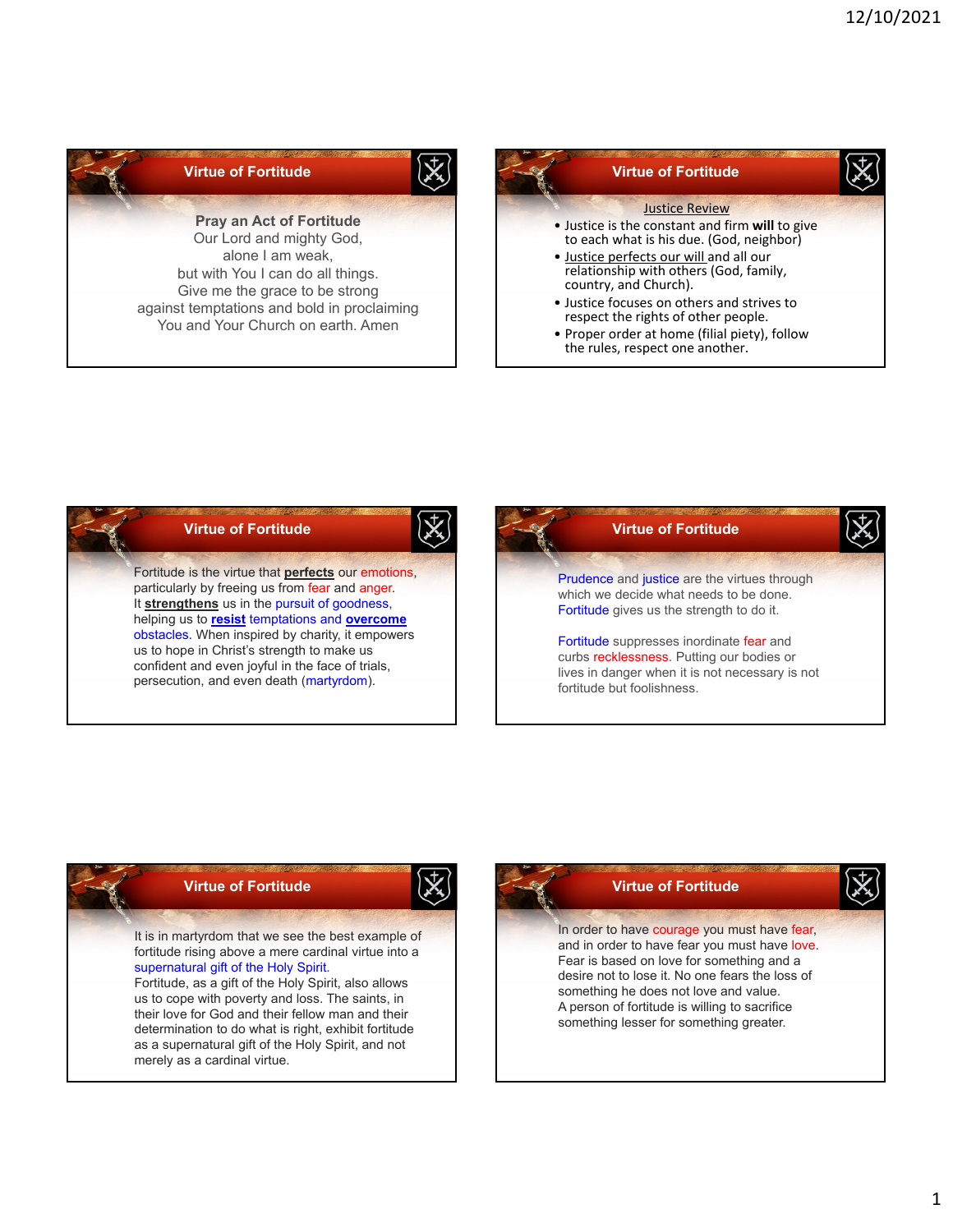

## **Two components of Fortitude**

## **F**ndurance

- **Practice of fortitude involves inconvenience and discomfort**
- Music; sports, art, • Listening to conversation among the adults
- Doing family chores
- Completing homework before other activities
- Daily prayers (reading scriptures)
- Enterprise
	- **Courage to undertake great deeds**
	- **Serve others**

## **Virtue of Fortitude** Magnanimity (Big soul or big heart): seeking with confidence to do great things in God. Opposing vice Pusillanimity (faintheartedness) vainglory (unduly seeking fame and popularity) presumption (doing things beyond one's ability) ambition (seeking honor based on one's merit)